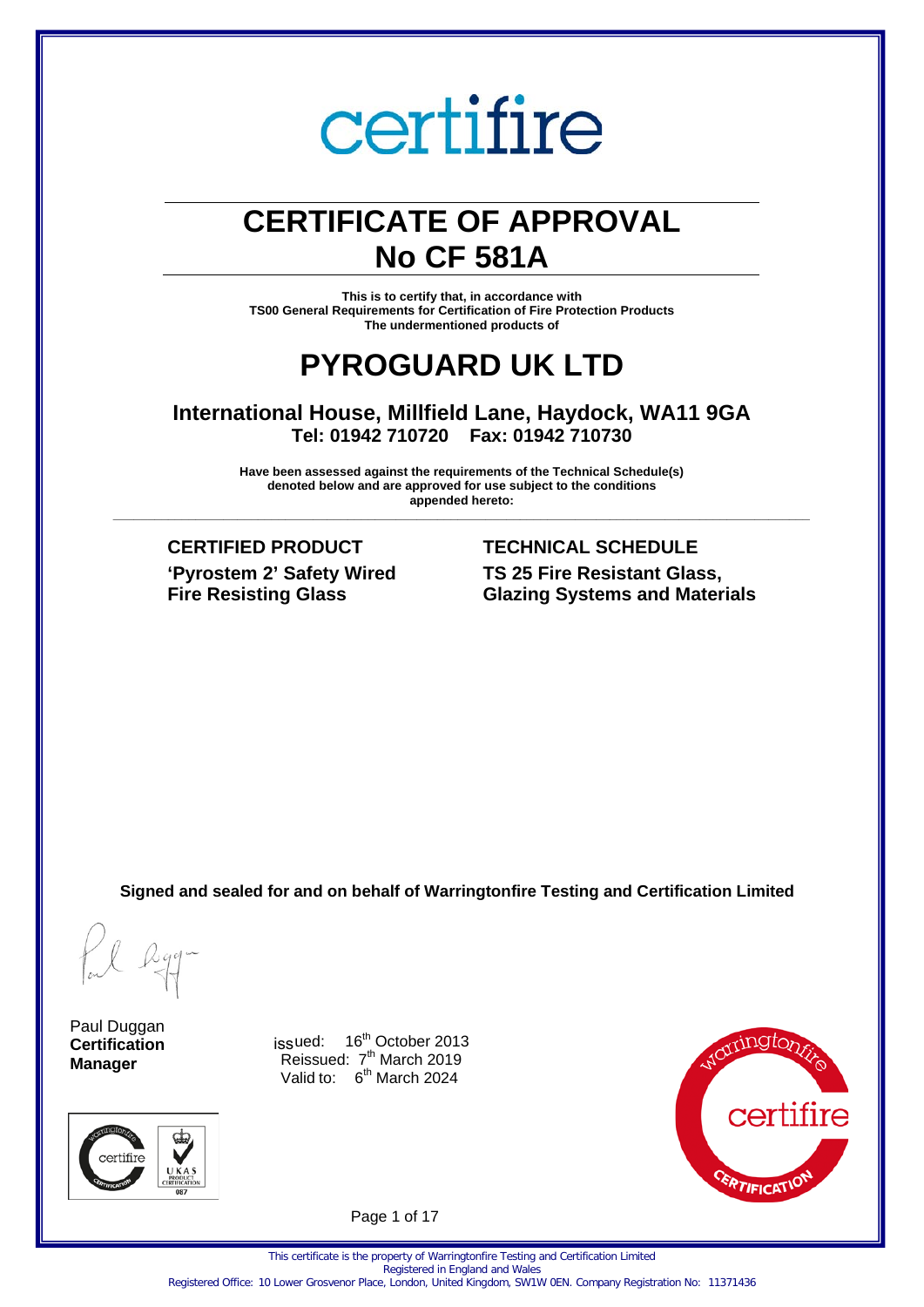

## **CERTIFICATE OF APPROVAL No CF 581A**

#### **Pyrostem 2 Fire Resisting Glass**

This certification is provided to the client for their own purposes and we cannot opine on whether it will be accepted by Building Control authorities or any other third parties for any purpose.

This Certificate of Approval relates to the fire resistance of Pyroguard UK Ltd. 'Pyrostem 2' Safety Wired glass products when used in the following applications, as defined in BS 476: Part 22: 1987 subject to the undermentioned conditions.

| <b>Application</b>    | <b>Fire Resistance</b><br><b>Performance (mins)</b> |                   | Page No. |
|-----------------------|-----------------------------------------------------|-------------------|----------|
|                       | <b>Integrity</b>                                    | <b>Insulation</b> |          |
| Timber framed screens | 30                                                  | 0                 | $3 - 4$  |
| Timber framed screens | 60                                                  | 0                 | 5        |
| Steel framed screens  | 30/60/90                                            | O                 | $6 - 8$  |
| Timber based doorsets | 30                                                  | O                 | $9 - 13$ |
| Timber based doorsets | 60                                                  |                   | 14-17    |

This product is approved on the basis of:

- a) Initial type testing
- b) A design appraisal against TS25
- d) Audit testing
- e) Inspection and surveillance of factory production control
- f) Certification of quality systems to ISO 9001:2008

This Certificate of Approval must be read in conjunction with CERTIFIRE Technical Schedule TS25, Fire Resistant Glass, Glazing Systems and Materials.

#### **General Requirements**

Where the glass is installed in a timber or steel framed screen, the orientation of the screen shall be no more than ±10º from the vertical.

The edge cover to each pane shall be no less than 15 mm minimum.

Glazing in timber doorset may include an arched head detail, subject to the top of the arch being no more than 50 mm higher than the top corners.

Page 2 of 17 Signed E/056

fil agg-

Issued: 16<sup>th</sup> October 2013 Reissued:  $7^{\text{th}}$  March 2019<br>Valid to:  $6^{\text{th}}$  March 2024  $6<sup>th</sup>$  March 2024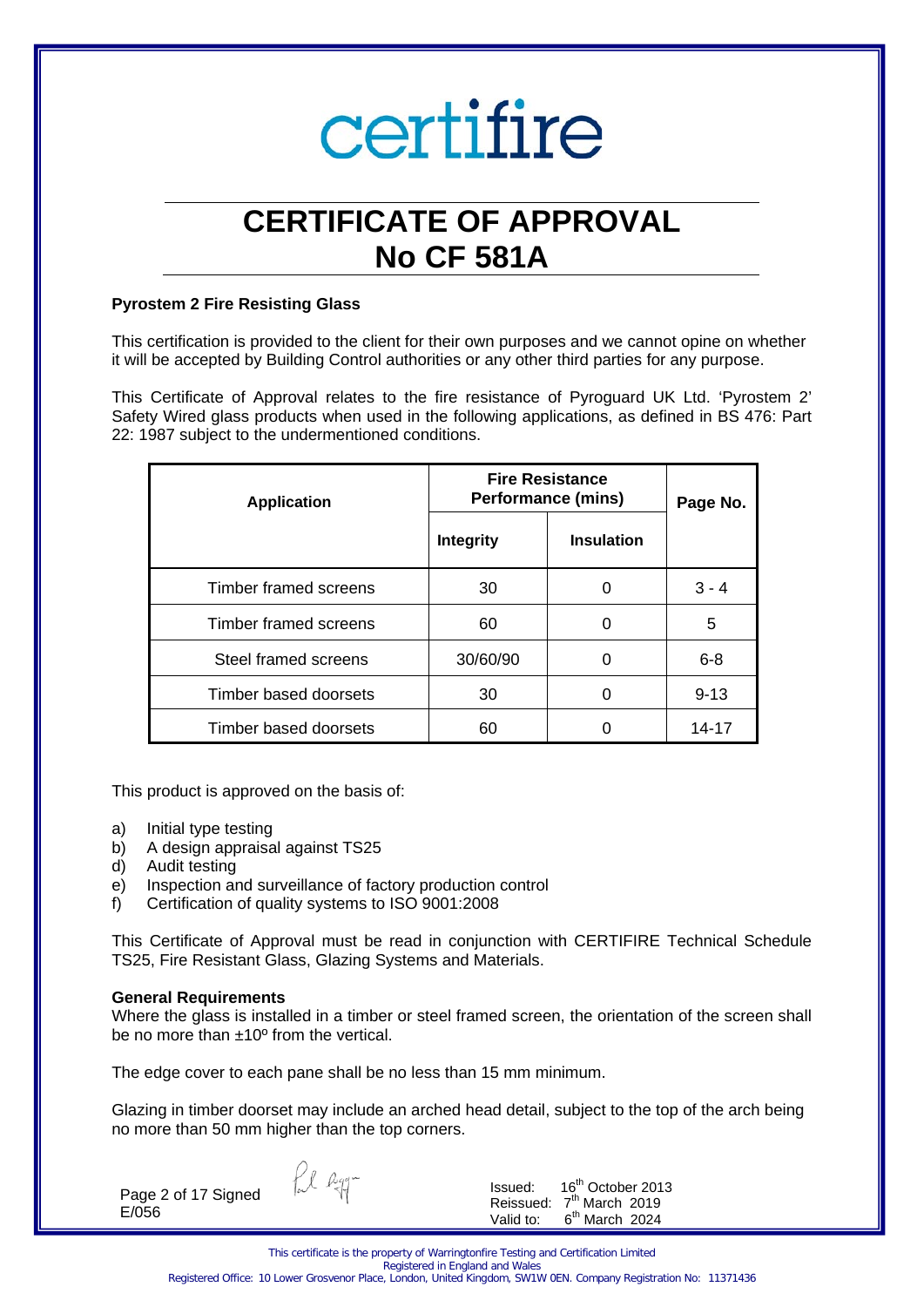## **CERTIFICATE OF APPROVAL No CF 581A**

#### **Pyrostem 2 glass in single-pane timber framed screens for periods of 30 minutes integrity**

For this application the following conditions shall apply:

The glass shall be glazed utilising the following basic specification:



- $(1)$  Pyrostem 2 glass
	- 2 15 mm by 3 mm 'K tape', ceramic fibre based glazing tape
	- 20 mm high by 34 mm wide chamfered (approx. 20°) hardwood glazing beads, minimum density 650 kg/ $m^3$ .
	- 38 mm long No. 8 steel screws or steel pins at 200 mm centres  $(30^{\circ}$  to glass).
	- 5 Hardwood or Non-combustible setting blocks
	- 6 80 mm by 40 mm (minimum) hardwood framing sections, minimum density 650 kg/m<sup>3</sup>





The aspect ratio of the glass may be unlimited within these aperture dimensions.

fil egg-

Page 3 of 17 Signed E/056

| Issued:   | 16 <sup>th</sup> October 2013        |
|-----------|--------------------------------------|
|           | Reissued: 7 <sup>th</sup> March 2019 |
| Valid to: | $6th$ March 2024                     |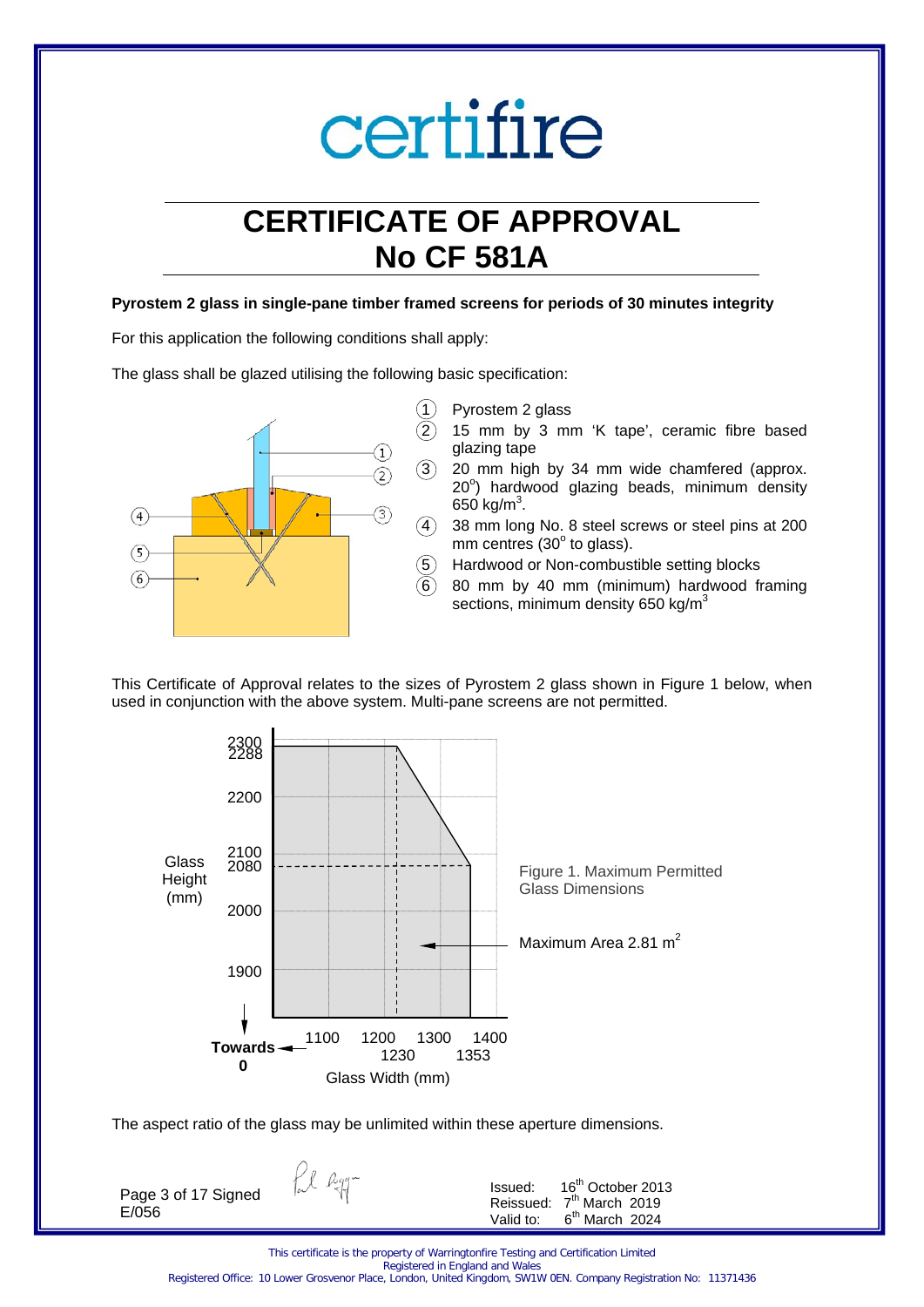## **CERTIFICATE OF APPROVAL No CF 581A**

#### **Pyrostem glass in single-pane timber framed screens for periods of 30 minutes integrity**

The glass shall be glazed utilising the following basic specification:

- Pyrostem glass
- Sealmaster Intumescent Foam Glazing Tape-15x5mm uncompressed
- 50mm long pins or screws. Fixings at 150 mm centres, 50 mm from corners
- Softwood/Hardwood framing members, min. density 510kg/m $3$ , 80mm x 40mm
- Glazing Bead, 15mm high x 20mm wide with a 20° chamfer from: Softwood: min. density 510kg/m<sup>3</sup> Hardwood: min. density  $510kg/m<sup>3</sup>$

System may be used with and without noncombustible setting blocks



This Certificate of Approval relates to the sizes of Pyrostem glass shown in Figure 2 below, when used in conjunction with the above system. Multi-pane screens are not permitted.



This certificate is the property of Warringtonfire Testing and Certification Limited Registered in England and Wales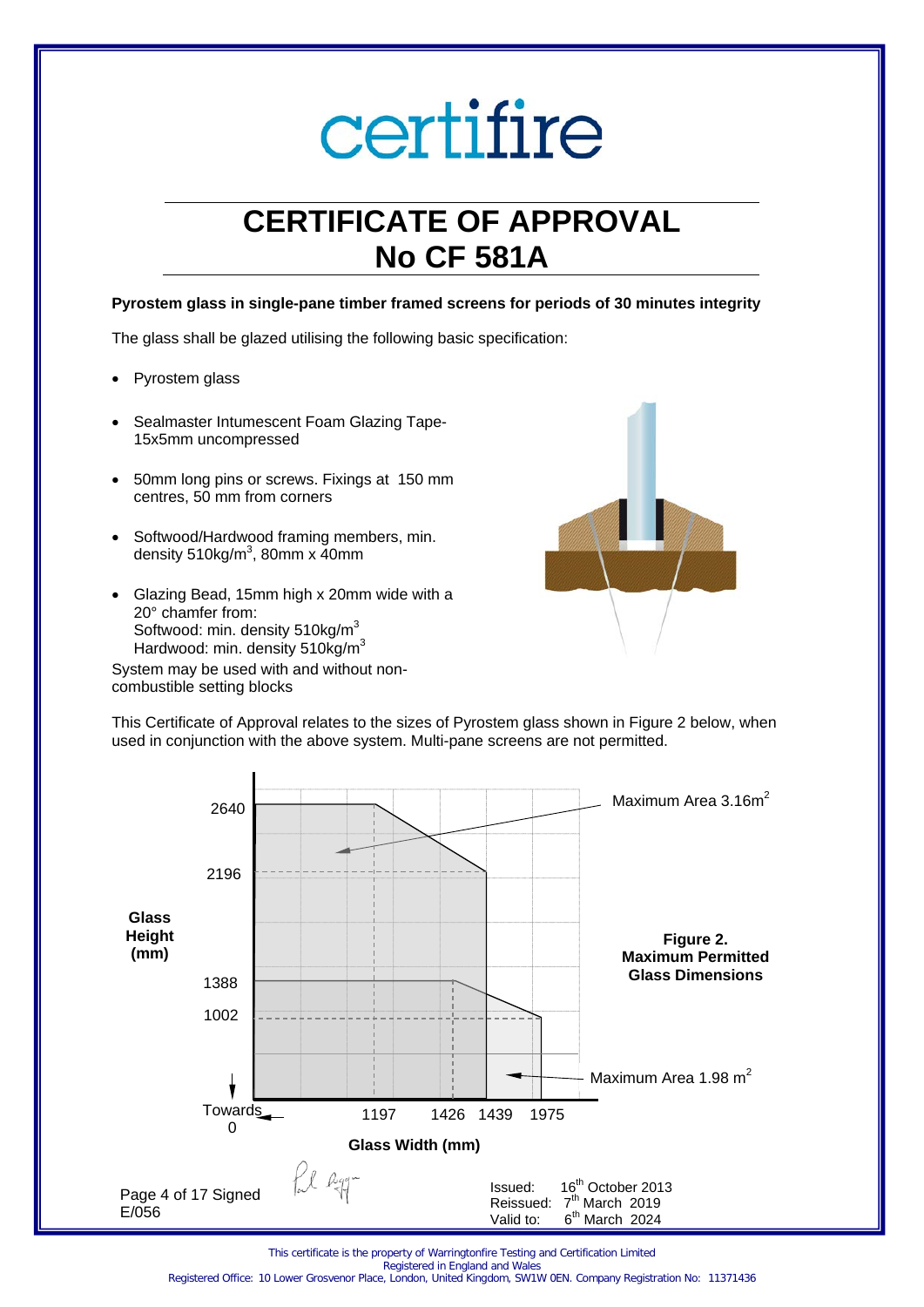## **CERTIFICATE OF APPROVAL No CF 581A**

#### **Pyrostem glass in single-pane timber framed screens for periods of 60 minutes integrity**

The glass shall be glazed utilising the following basic specification:

- Pyrostem glass
- Sealmaster FIREGLAZE Tape as glazing tape 25 x 2.5mm
- Sealmaster FIREGLAZE Tape as aperture liner – 63 mm x 2.5 mm
- Fixings at 150 mm centres, (No. 8 x 63 mm, angled at 45º unless otherwise stated)
- Fixing to be 50mm from corners in all cases
- Hardwood framing members 80 x 40mm  $(640 \text{ka/m}^3 \text{min.})$
- Hardwood Glazing Bead, 27.5mm high by 29mm wide with a 20° chamfer. Density 640kg/ $m^3$  min. Base of beads rebated by 2.5mm deep to allow Sealmaster Fireglaze Tape, 63 x 2.5mm, to be included as an aperture liner
- System may be used with and without noncombustible setting blocks



This Certificate of Approval relates to the sizes of Pyrostem glass shown in Figure 3 below, when used in conjunction with the above system. Multi-pane screens are not permitted.



This certificate is the property of Warringtonfire Testing and Certification Limited Registered in England and Wales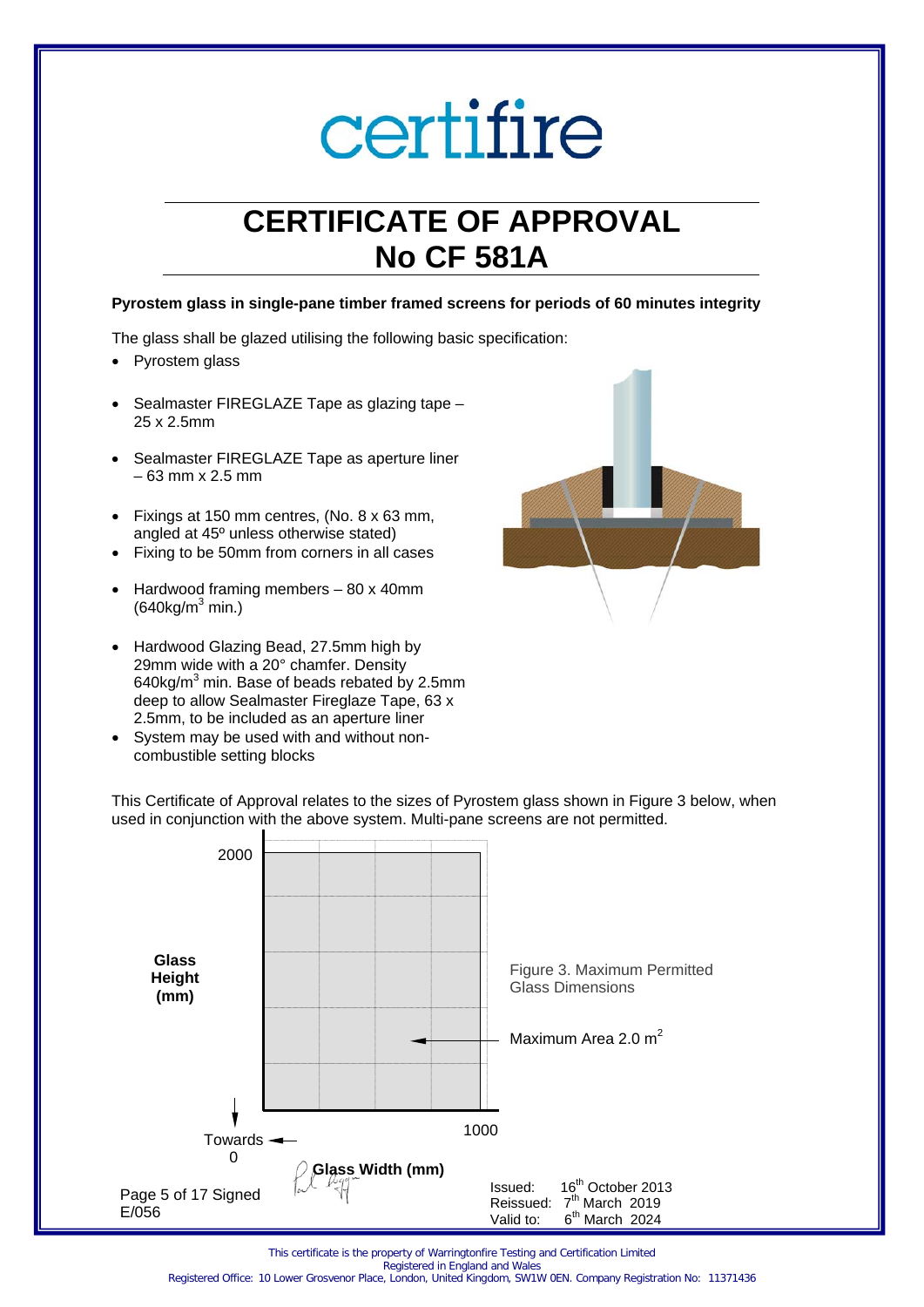### **CERTIFICATE OF APPROVAL No CF 581A**

#### **Pyrostem 2 glass in single-pane steel framed screens for periods of 30 minutes integrity**

For this application the following conditions shall apply:

The glass shall be installed into a previously tested or CERTIFIRE approved framing system (which is covered appropriately by test or assessment evidence) using pressure plate glazing, screw-fixed or clip-on retaining beads, see example below. The glass shall be glazed into the screen with 'K Tape' ceramic fibre gasket on both faces and set on non- combustible setting blocks to determine the correct edge cover of 3 mm x 15 mm (minimum).



#### **Maximum Permitted Pane Dimensions**

This Certificate of Approval relates to the sizes of Pyrostem 2 glass shown in Figure 2 below, when used in conjunction with the above system. The aspect ratio of the glass may be unlimited within these aperture dimensions. Multi-pane screens are not permitted.

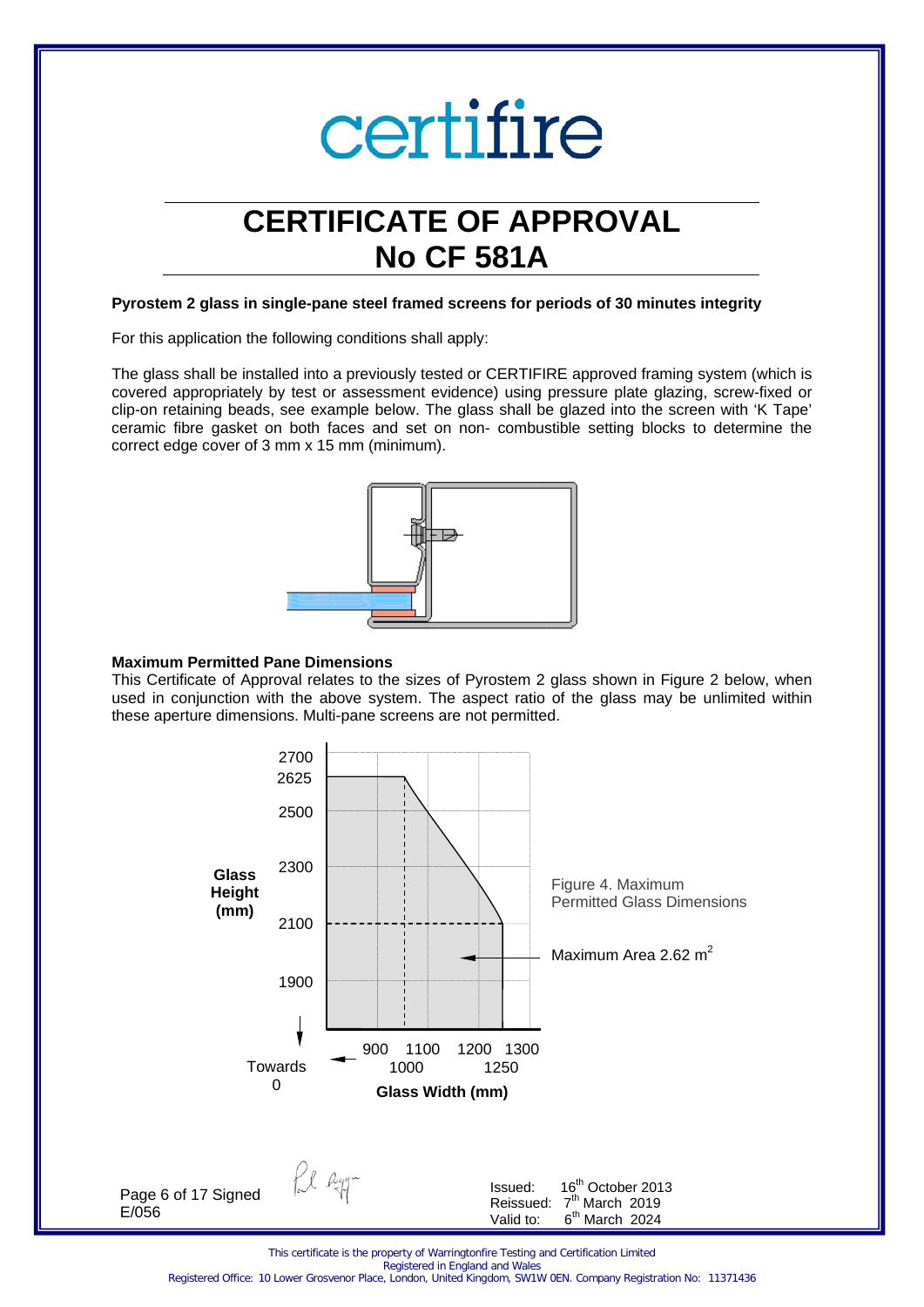

### **CERTIFICATE OF APPROVAL No CF 581A**

#### **Pyrostem 2 glass in single-pane steel framed screens for periods of 60 minutes integrity**

For this application the following conditions shall apply:

The glass shall be installed into a previously tested or CERTIFIRE approved framing system (which is covered appropriately by test or assessment evidence) using pressure plate glazing, screw-fixed or clip-on retaining beads, see example below. The glass shall be glazed into the screen with 'K Tape' ceramic fibre gasket on both faces and set on non- combustible setting blocks to determine the correct edge cover of 3 mm x 15 mm (minimum).

Additionally the over the upper 2/3 of the pane, the 'K Tape' must be recessed by 5 mm on both faces and the resulting gap filled with CXL 715 high temperature adhesive. The glazing beads must be positioned on the 'non-fire hazard' side of the screen i.e. the screen is not suitable for situations where the fire hazard may be from either side.



#### **Maximum Permitted Pane Dimensions**

This Certificate of Approval relates to the sizes of Pyrostem 2 glass shown in Figure 3 below, when used in conjunction with the above system. The aspect ratio of the glass may be unlimited within these aperture dimensions. Multi-pane screens are not permitted.



This certificate is the property of Warringtonfire Testing and Certification Limited

Registered in England and Wales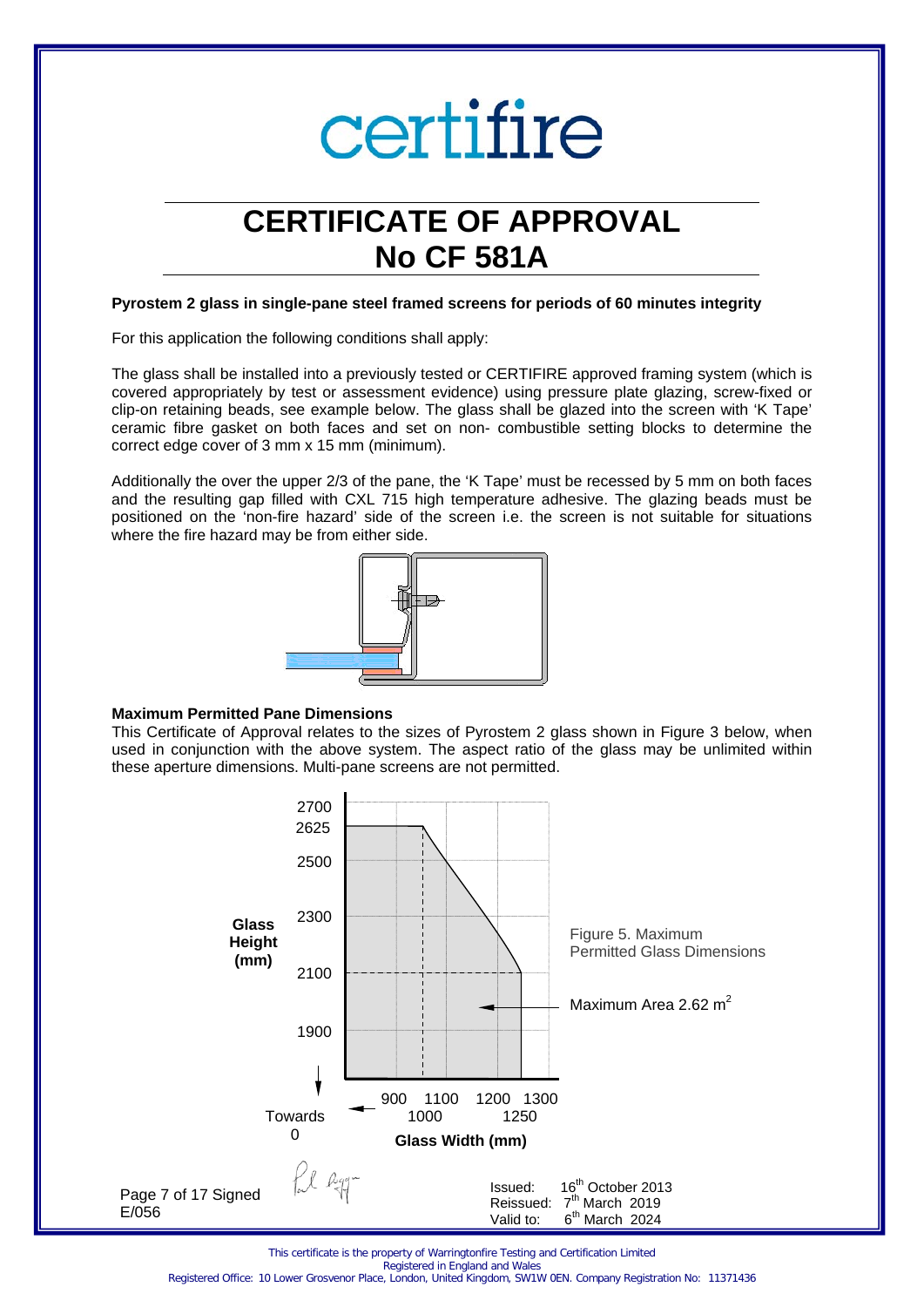

### **CERTIFICATE OF APPROVAL No CF 581A**

#### **Pyrostem 2 glass in single-pane steel framed screens for periods of 90 minutes integrity**

For this application the following conditions shall apply:

The glass shall be installed into a previously tested or CERTIFIRE approved framing system (which is covered appropriately by test or assessment evidence) using pressure plate glazing, screw-fixed or clip-on retaining beads, see example below. The glass shall be glazed into the screen with 'K Tape' ceramic fibre gasket on both faces and set on non- combustible setting blocks to determine the correct edge cover of 3 mm x 15 mm (minimum).

Additionally the over the upper 2/3 of the pane, the 'K Tape' must be recessed by 5 mm on both faces and the resulting gap filled with CXL 715 high temperature adhesive. The glazing beads must be positioned on the 'non-fire hazard' side of the screen i.e. the screen is not suitable for situations where the fire hazard may be from either side.



#### **Maximum Permitted Pane Dimensions**

This Certificate of Approval relates to the sizes of Pyrostem 2 glass shown in Figure 4 below, when used in conjunction with the above system. The aspect ratio of the glass may be unlimited within these aperture dimensions. Multi-pane screens are not permitted.



This certificate is the property of Warringtonfire Testing and Certification Limited

Registered in England and Wales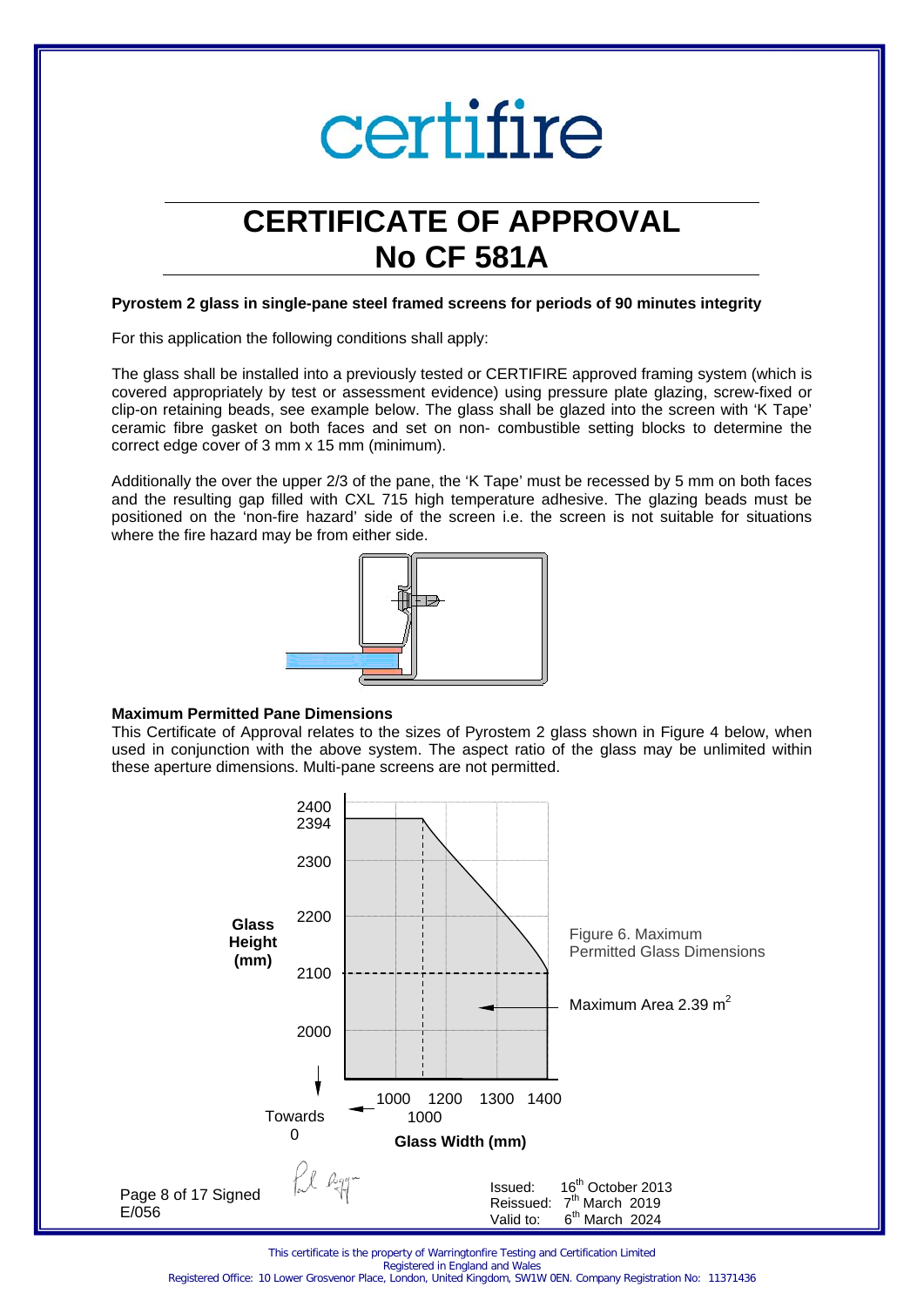## **CERTIFICATE OF APPROVAL No CF 581A**

#### **Pyrostem 2 glass in timber based doorsets for periods of 30 minutes integrity**

For this application the following conditions shall apply:

The glass shall be glazed within a previously fire tested or CERTIFIRE approved timber based doorset utilising the following basic specification:



- Pyrostem 2 Glass
- Lorient Flexible Figure 1 glazing system
- Steel nail pins 38 mm long (min.), angled at  $15^\circ$  to the vertical, at 200 mm centres
- Hardwood liner 8 mm thick (min.)

5 Hardwood glazing beads 25 mm high by 23mm wide, including a 10 mm x 7 mm bolection return (min.). Chamfered by approximately 10° and Minimum density 480 kg/m<sup>3</sup>

 $\overline{6}$  Nominally 44 mm thick FD30 door leaf

The doorset shall be CERTIFIRE approved or have test evidence for the inclusion of apertures of the proposed dimensions.

This Certificate of Approval relates to the sizes of Pyrostem 2 glass shown in the Figure 5 below, when used in conjunction with the above system. The aspect ratio of the glass may be unlimited within these aperture dimensions.



These systems may also be included in previously tested doorset fan and side-lights.

fil agg-Issued: 16th October 2013 Page 9 of 17 Signed Reissued:  $7^{\text{th}}$  March 2019<br>Valid to:  $6^{\text{th}}$  March 2024 E/056  $6<sup>th</sup>$  March 2024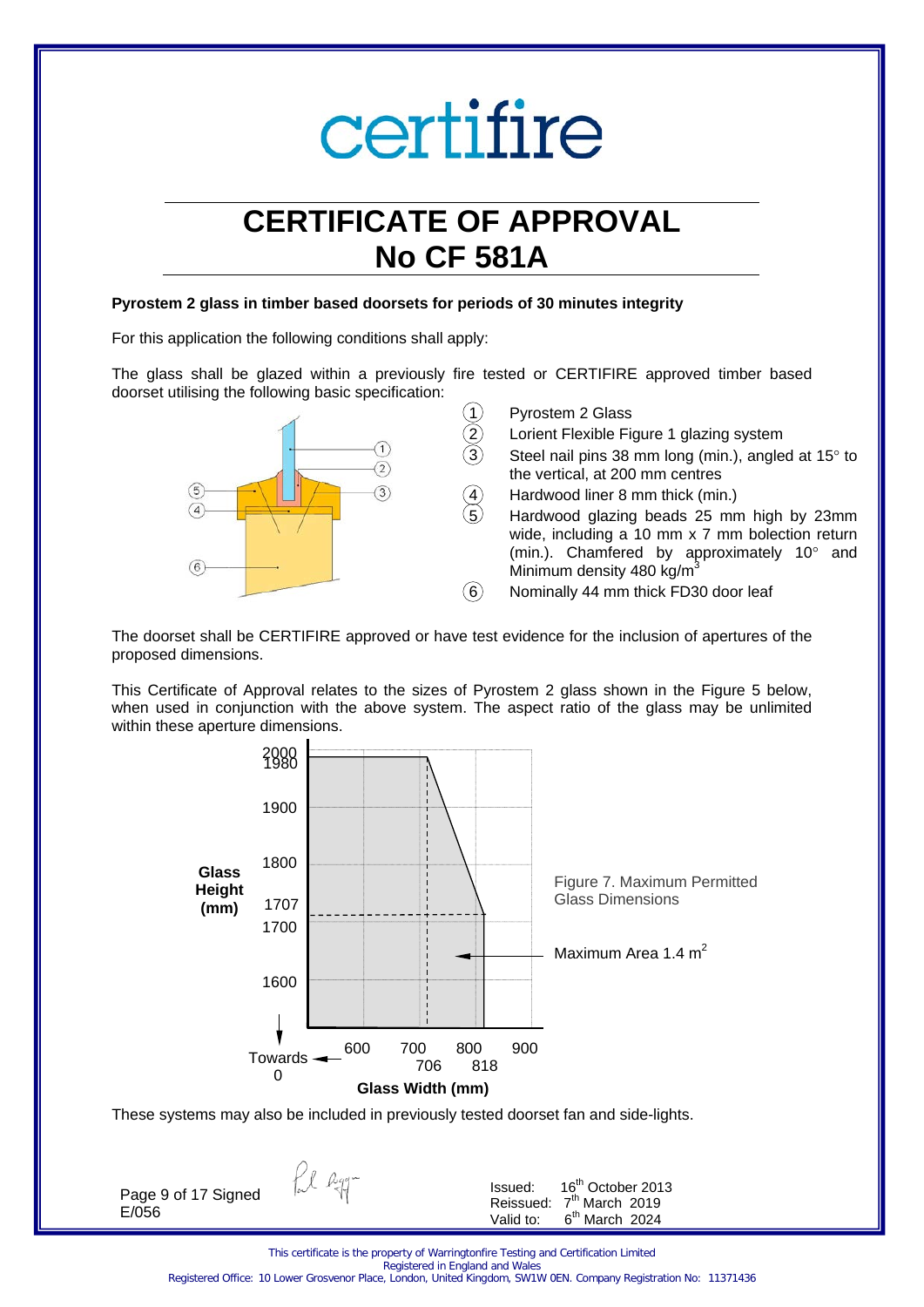## **CERTIFICATE OF APPROVAL No CF 581A**

#### **Pyrostem 2 glass in timber based doorsets for periods of 30 minutes integrity continued**

For this application the following conditions shall apply:

The glass shall be glazed within a previously fire tested or CERTIFIRE approved timber based doorset utilising the following basic specification:



The doorset shall be CERTIFIRE approved or have test evidence for the inclusion of apertures of the proposed dimensions.

This Certificate of Approval relates to the sizes of Pyrostem 2 glass shown in the Figure 6 below, when used in conjunction with the above system. The aspect ratio of the glass may be unlimited within these aperture dimensions.



fil Ryg-Page 10 of 17 Signed E/056

| Issued:   | 16 <sup>th</sup> October 2013 |
|-----------|-------------------------------|
| Reissued: | 7 <sup>th</sup> March 2019    |
| Valid to: | $6th$ March 2024              |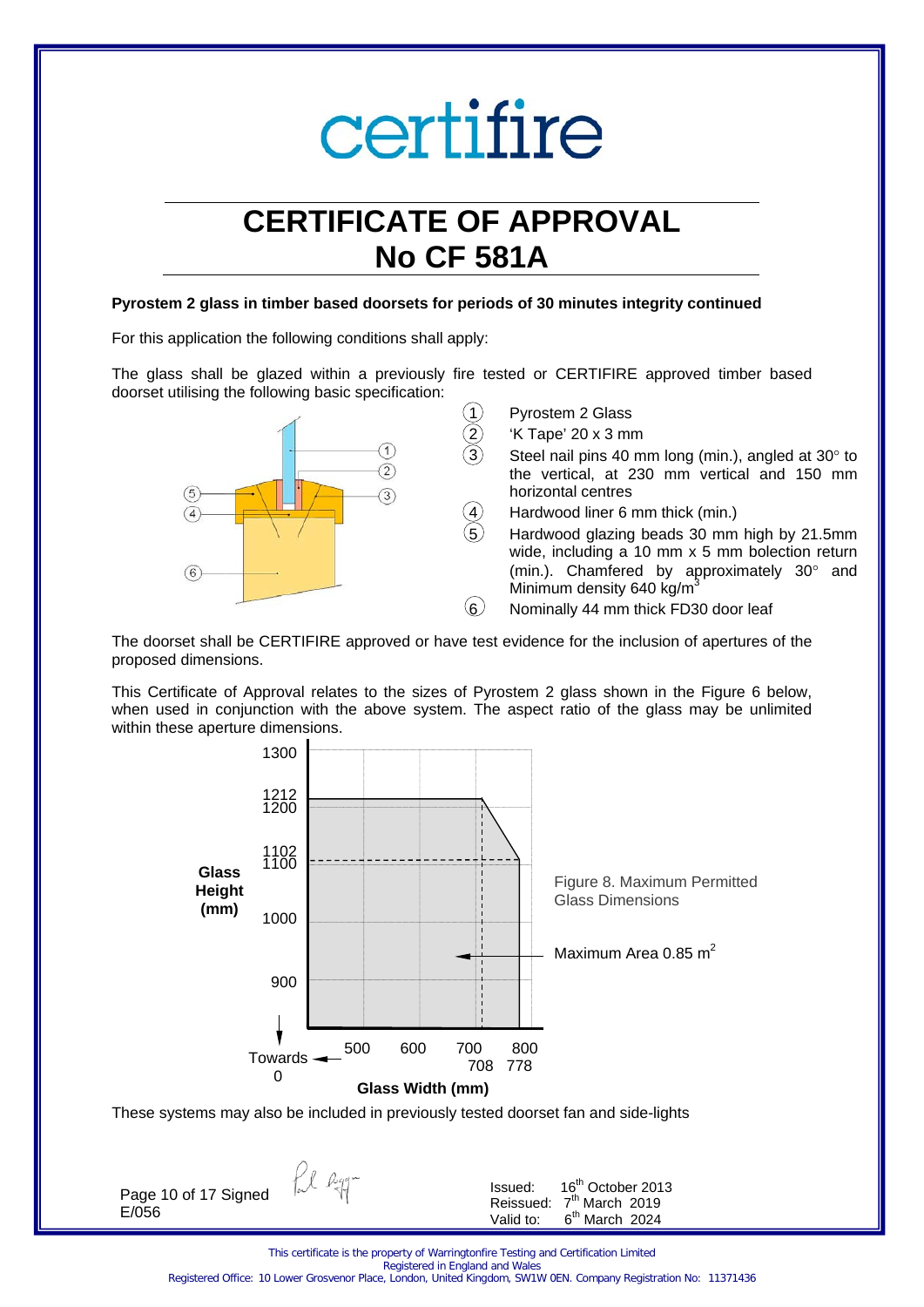## **CERTIFICATE OF APPROVAL No CF 581A**

#### **Pyrostem 2 glass in timber based doorsets for periods of 30 minutes integrity**

For this application the following conditions shall apply:

The glass shall be glazed within a previously fire tested or CERTIFIRE approved timber based doorset utilising the following basic specification:



The doorset shall be CERTIFIRE approved or have test evidence for the inclusion of apertures of the proposed dimensions.

This Certificate of Approval relates to the sizes of Pyrostem 2 glass shown in the Figure 7 below, when used in conjunction with the above system. The aspect ratio of the glass may be unlimited within these aperture dimensions.



These systems may also be included in previously tested doorset fan and side-lights

fil Ryg-Page 11 of 17 Signed E/056

| Issued:   | 16 <sup>th</sup> October 2013 |
|-----------|-------------------------------|
| Reissued: | 7 <sup>th</sup> March 2019    |
| Valid to: | $6th$ March 2024              |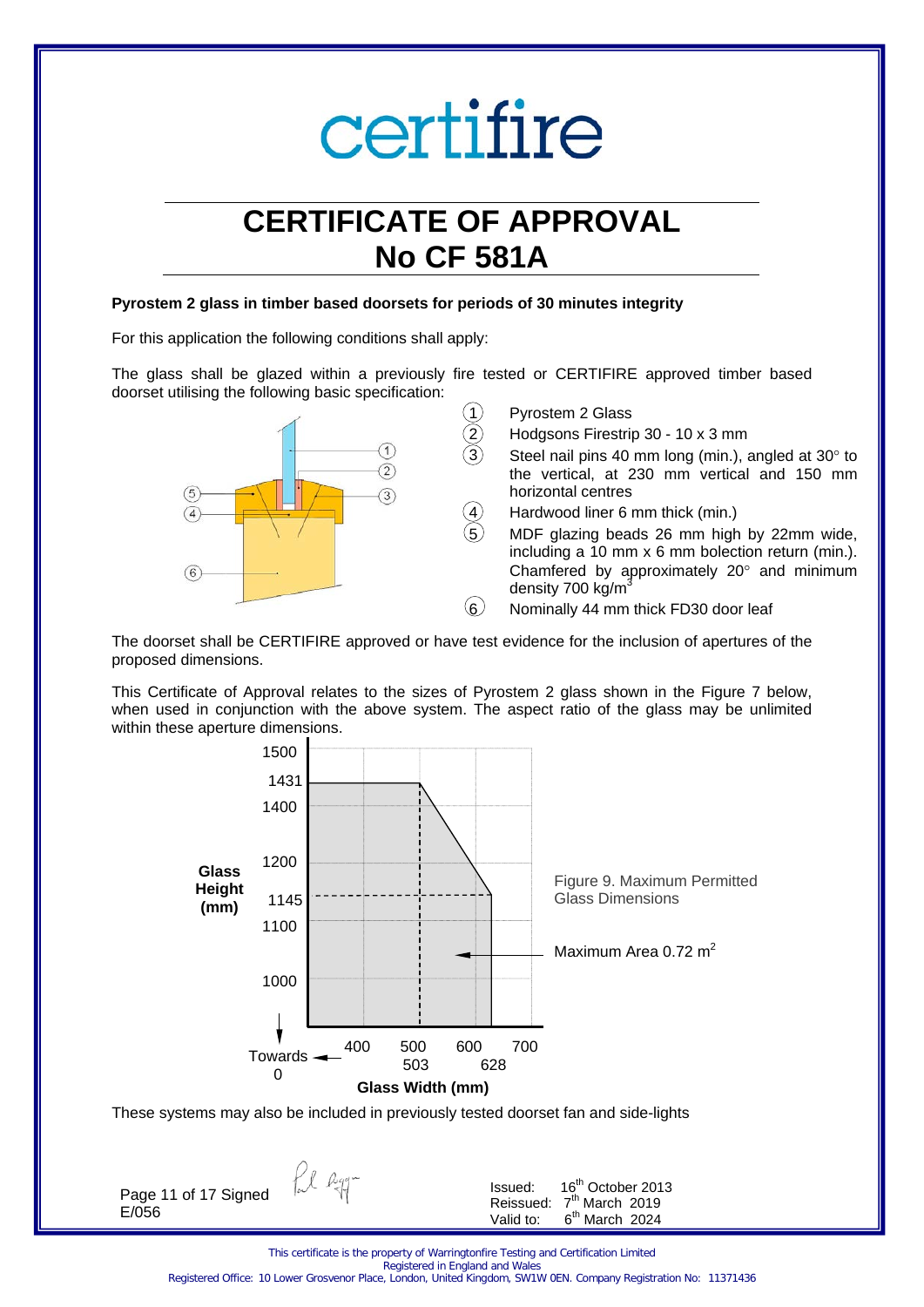## **CERTIFICATE OF APPROVAL No CF 581A**

#### **Pyrostem 2 glass in timber based doorsets for periods of 30 minutes integrity**

For this application the following conditions shall apply:

The glass shall be glazed within a previously fire tested or CERTIFIRE approved timber based doorset utilising the following basic specification:



- 1 Pyrostem 2 Glass
	- 2 Closed Cell Foam Tape 15 x 2 mm. An intumescent acrylic sealant was applied around the perimeter of the glass.
- $3$  Steel nail pins 40 mm long (min.), angled at 30 $^{\circ}$  to the vertical, at 230 mm vertical and 150 mm horizontal centres
- $\overline{4}$  MDF liner 6 mm thick (min.) with minimum density 700  $kg/m<sup>3</sup>$
- 5 MDF glazing beads 25 mm high by 21mm wide, including a 10 mm x 6 mm bolection return (min.). Chamfered by approximately 15° and minimum density 700 kg/ $m<sup>3</sup>$
- $(6)$  Nominally 44 mm thick FD30 door leaf

The doorset shall be CERTIFIRE approved or have test evidence for the inclusion of apertures of the proposed dimensions.

This Certificate of Approval relates to the sizes of Pyrostem 2 glass shown in the Figure 8 below, when used in conjunction with the above system. The aspect ratio of the glass may be unlimited within these aperture dimensions.



fil agg-Page 12 of 17 Signed E/056

Issued: 16<sup>th</sup> October 2013 Reissued:  $7^{\text{th}}$  March 2019<br>Valid to:  $6^{\text{th}}$  March 2024  $6<sup>th</sup>$  March 2024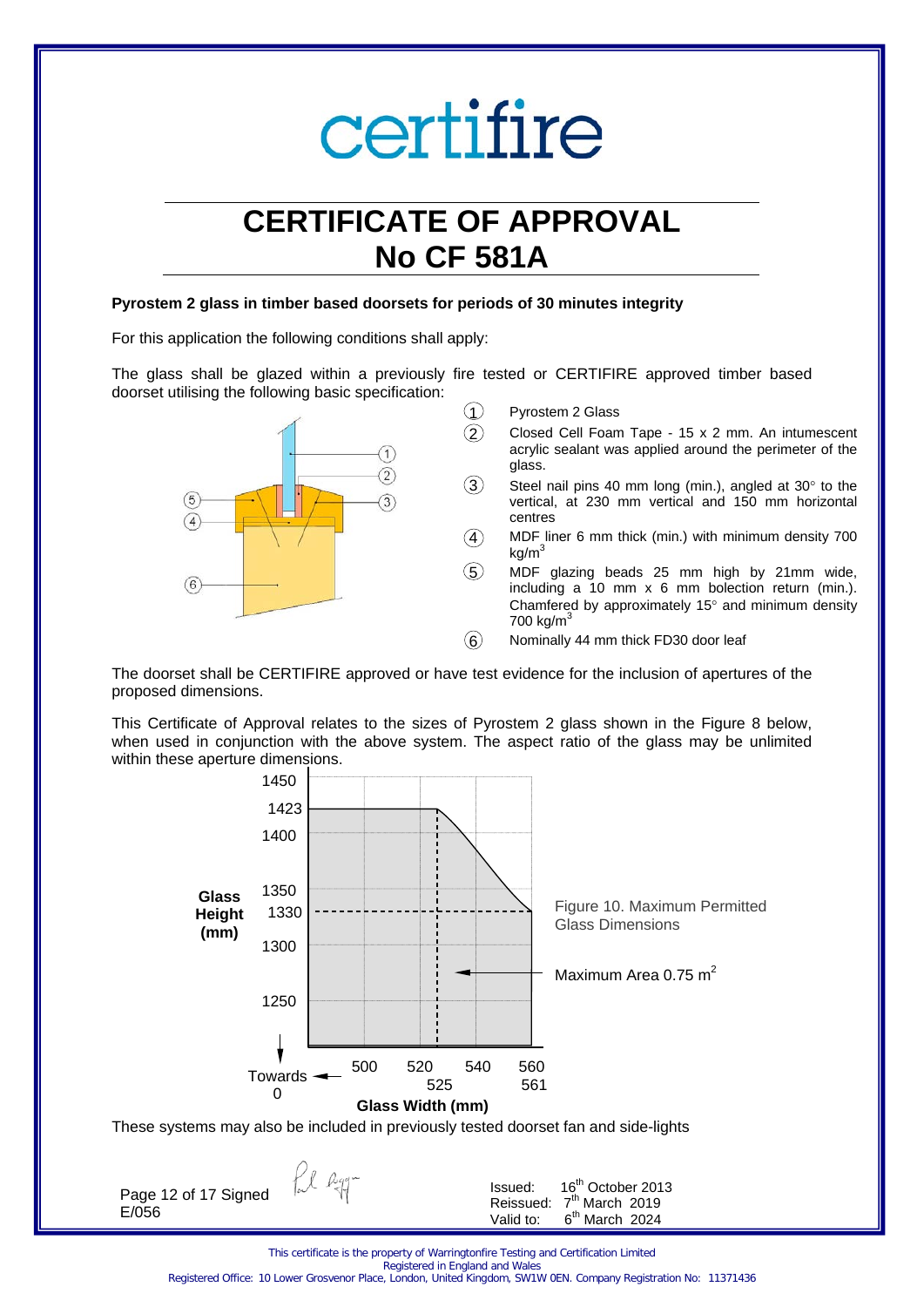## **CERTIFICATE OF APPROVAL No CF 581A**

#### **Pyrostem glass in timber based doorsets for periods of 30 minutes integrity**

The glass shall be glazed within a previously fire tested or CERTIFIRE approved timber based doorset utilising the following basic specification:

- Pyrostem glass
- Sealmaster Intumescent Foam Glazing Tape
- Ø1.6 x 40mm / Ø2mm x 50 mm long steel pins or No. 8 x 40/50 mm long screws at 150 mm maximum centres and 50mm from corners (fixed at  $45^\circ$  to glass).
- 15 mm beads use 40 mm pins/screws,
- 20 mm beads use 50 mm pins/screws
- Bolection 5mm x 5mm minimum.
- Nominally 44 mm thick timber based FD30 door leaf. The doorset shall be CERTIFIRE approved or have test evidence for the inclusion of apertures of the proposed dimensions. Only solid cored timber based or cellulosic cores are suitable for being glazed with this system. Core incorporating voids or hollow tubes should not be glazed using this system unless a 6 mm hardwood aperture liner is fitted within the perimeter of the aperture.
- Glazing Bead from: Softwood: min. density 510kg/m3, 20º chamfer Hardwood: min. density 620kg/m3, 20º chamfer MDF: min. density 700kg/m3, 15º chamfer



System may be used with and without noncombustible setting blocks

The doorset shall be CERTIFIRE approved or have test evidence for the inclusion of apertures of the proposed dimensions.

This Certificate of Approval relates to the sizes of Pyrostem glass shown in the Table below, when used in conjunction with the above system. The aspect ratio of the glass may be unlimited within these aperture dimensions.

| Glass            | Bead Height /         | <b>Maximum</b>      | <b>Maximum</b>     | <b>Maximum Glass</b> |
|------------------|-----------------------|---------------------|--------------------|----------------------|
|                  | <b>Tape Dimension</b> | <b>Glass Height</b> | <b>Glass Width</b> | Area                 |
|                  | (mm)                  | (mm)                | (mm)               | (m <sup>2</sup> )    |
| Pyroguard UK Ltd | 20/20x5               | 2135                | 828                | 1.52                 |
| Pyrostem         | 15 / 10x5             | 1829                | 709                | 1.30                 |

Page 13 of 17 Signed E/056

fil agg-

Issued: 16th October 2013 Reissued:  $7<sup>th</sup>$  March 2019<br>Valid to:  $6<sup>th</sup>$  March 2024  $6<sup>th</sup>$  March 2024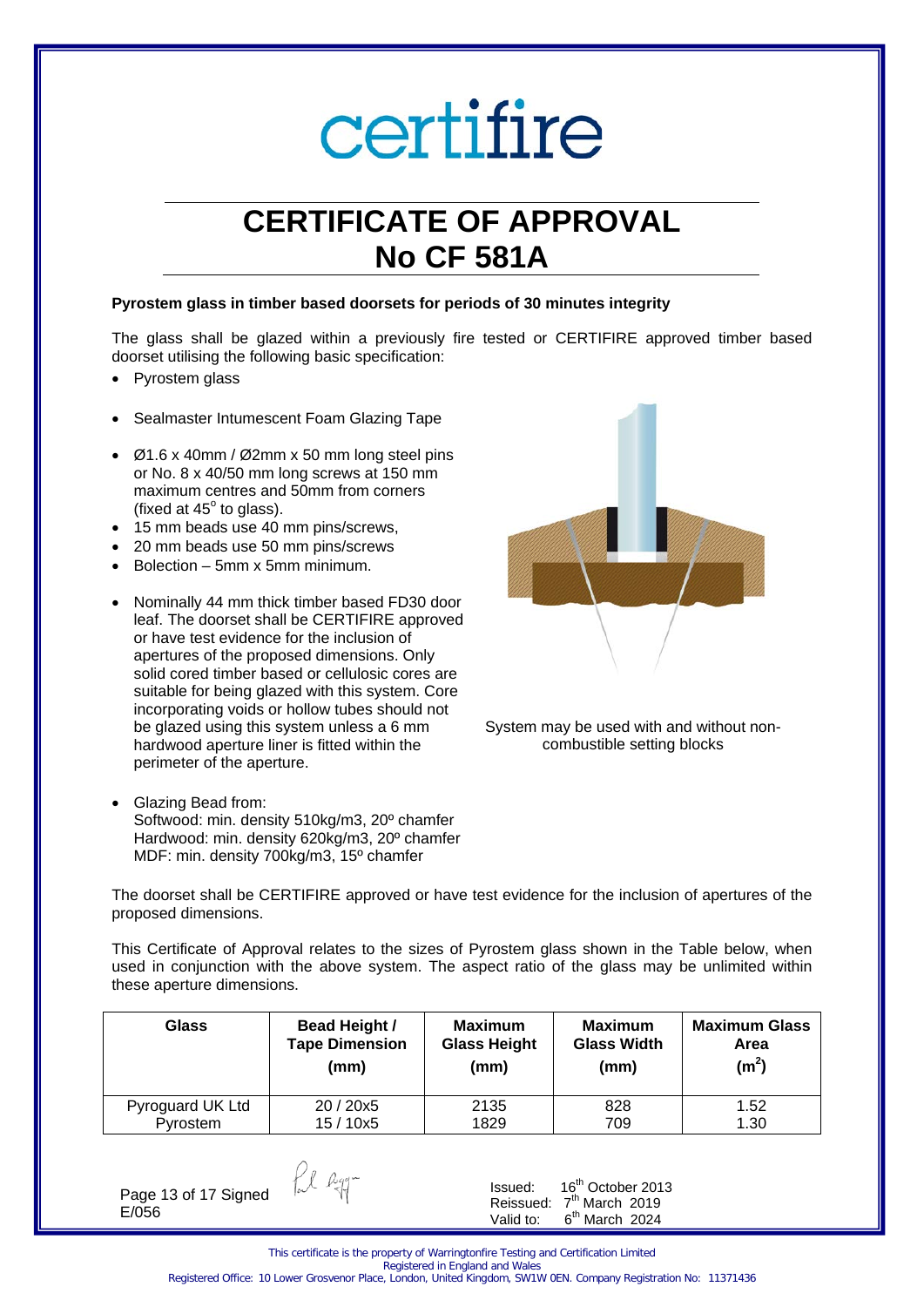## **CERTIFICATE OF APPROVAL No CF 581A**

#### **Pyrostem 2 glass in timber based doorsets for periods of 60 minutes integrity**

For this application the following conditions shall apply:

The glass shall be glazed within a previously fire tested or CERTIFIRE approved timber based doorset utilising the following basic specification:



Pyrostem 2 Glass

2 Therm-A-Glaze 60 25x4 mm seal

Steel nail pins 50 mm long (min.), angled at  $30^\circ$  to the vertical, at 150 mm horizontal centres/50 mm from corners

- Therm-A-Glaze 60 54x2 mm seal
- Hardwood glazing beads 30 mm high by 25mm wide, including a 5 mm x 5 mm bolection return (min.). Chamfered by approximately 15° and Minimum density 640 kg/m<sup>3</sup>

6 Nominally 54 mm thick FD60 door leaf

The doorset shall be CERTIFIRE approved or have test evidence for the inclusion of apertures of the proposed dimensions.

This Certificate of Approval relates to the sizes of Pyrostem 2 glass shown in the Figure 9 below, when used in conjunction with the above system. The aspect ratio of the glass may be unlimited within these aperture dimensions.



These systems may also be included in previously tested doorset fan and side-lights

Pl Rgg-Issued: 16<sup>th</sup> October 2013 Page 14 of 17 Signed Reissued:  $7^{\text{th}}$  March 2019<br>Valid to:  $6^{\text{th}}$  March 2024 E/056  $6<sup>th</sup>$  March 2024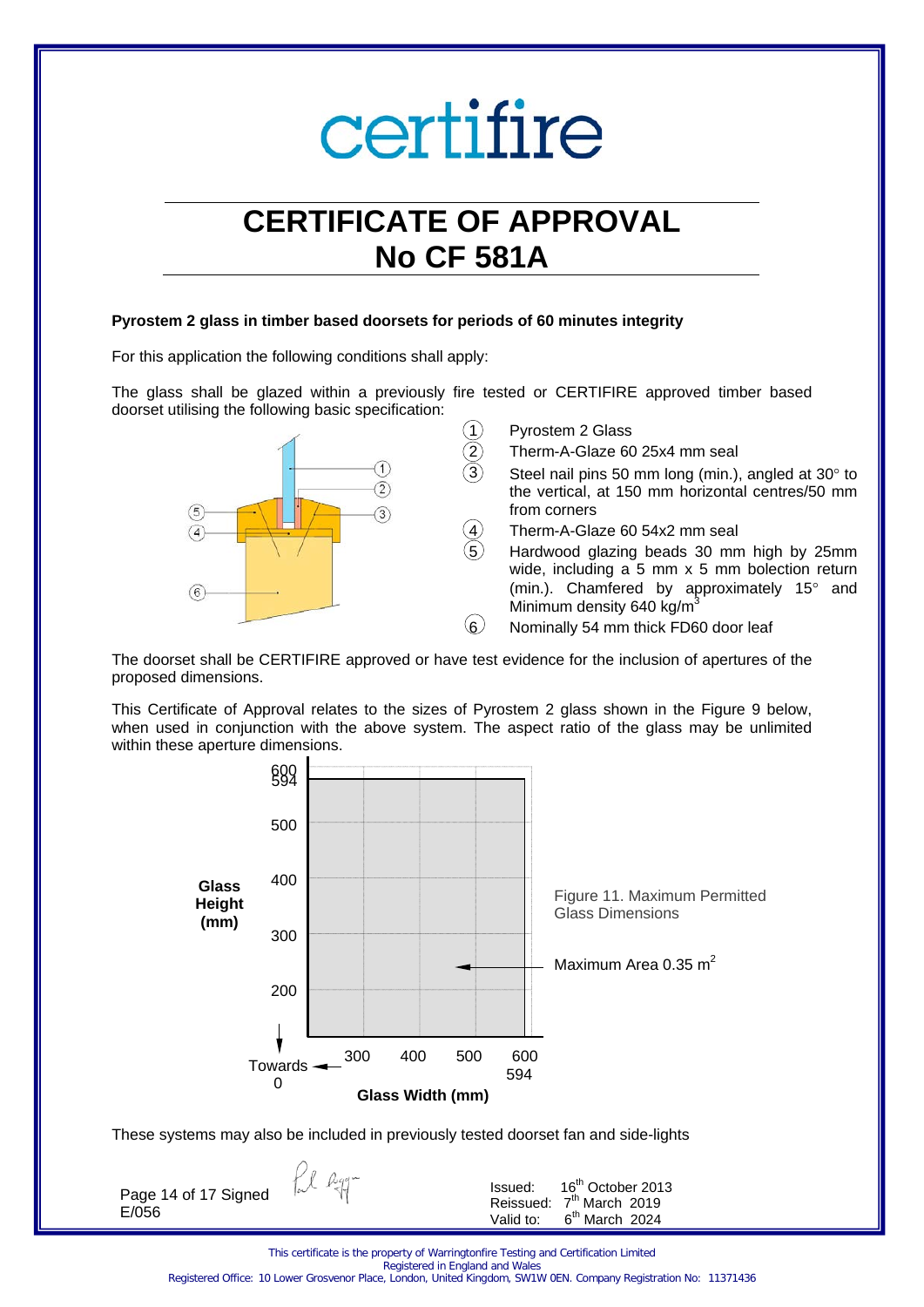## **CERTIFICATE OF APPROVAL No CF 581A**

#### **Pyrostem 2 glass in timber based doorsets for periods of 60 minutes integrity**

For this application the following conditions shall apply:

The glass shall be glazed within a previously fire tested or CERTIFIRE approved timber based doorset utilising the following basic specification:



The doorset shall be CERTIFIRE approved or have test evidence for the inclusion of apertures of the proposed dimensions.

This Certificate of Approval relates to the sizes of Pyrostem 2 glass shown in the Figure 10 below, when used in conjunction with the above system. The aspect ratio of the glass may be unlimited within these aperture dimensions.



### **Pyrostem 2 glass in timber based doorsets for periods of 60 minutes integrity**

| Page 15 of 17 Signed<br>E/056 | Le Regi | Issued: 16 <sup>th</sup> October 2013<br>Reissued: 7 <sup>th</sup> March 2019<br>Valid to: $6th$ March 2024 |
|-------------------------------|---------|-------------------------------------------------------------------------------------------------------------|
|                               |         |                                                                                                             |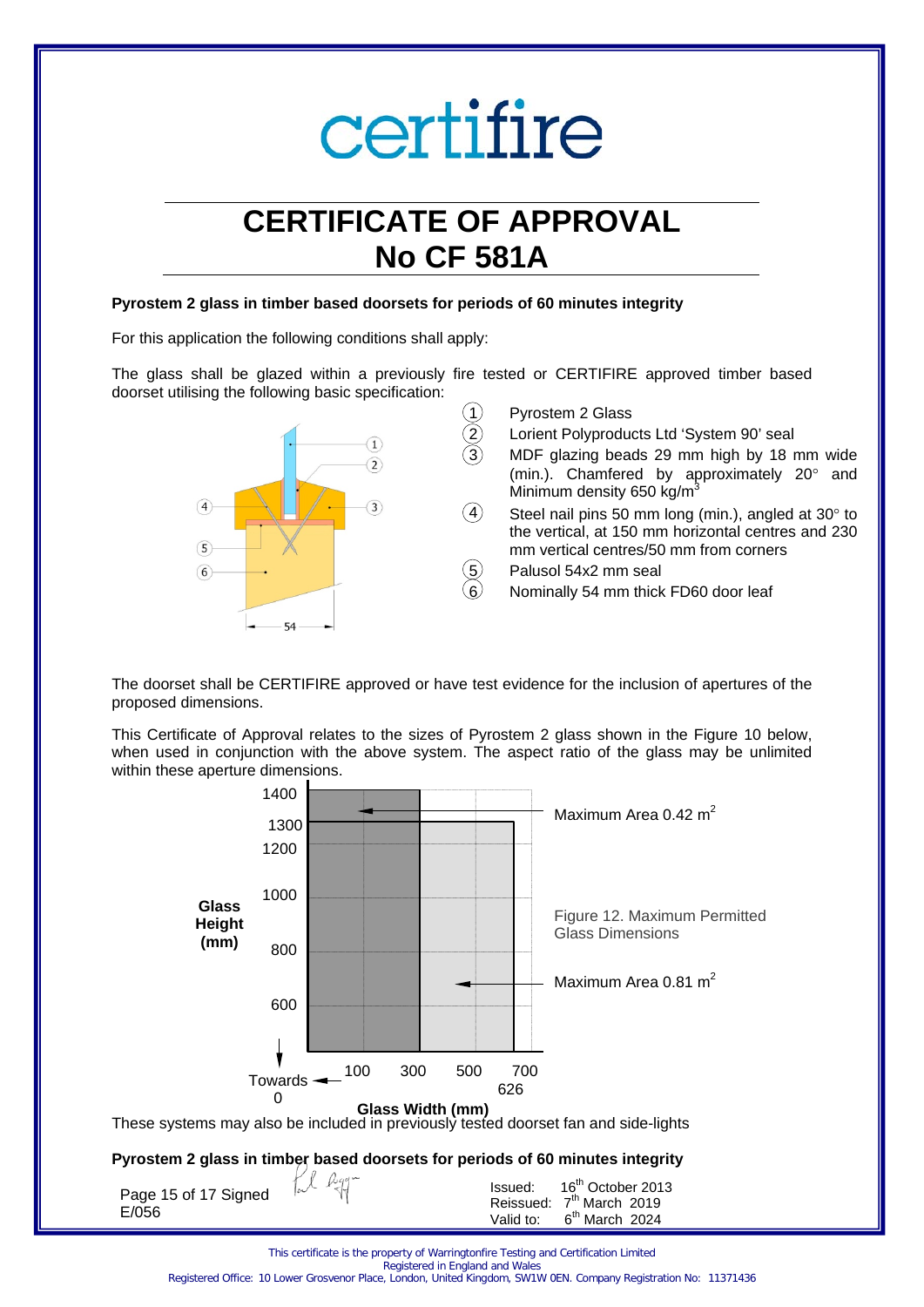### **CERTIFICATE OF APPROVAL No CF 581A**

For this application the following conditions shall apply:

The glass shall be glazed within a previously fire tested or CERTIFIRE approved timber based doorset utilising the following basic specification:



The doorset shall be CERTIFIRE approved or have test evidence for the inclusion of apertures of the proposed dimensions.

This Certificate of Approval relates to the sizes of Pyrostem 2 glass shown in the Figure 11 below, when used in conjunction with the above system. The aspect ratio of the glass may be unlimited within these aperture dimensions.



**Pyrostem glass in timber based doorsets for periods of 60 minutes integrity** 

fil agg-

Page 16 of 17 Signed E/056

Issued: 16th October 2013 Reissued:  $7^{\text{th}}$  March 2019<br>Valid to:  $6^{\text{th}}$  March 2024  $6<sup>th</sup>$  March 2024